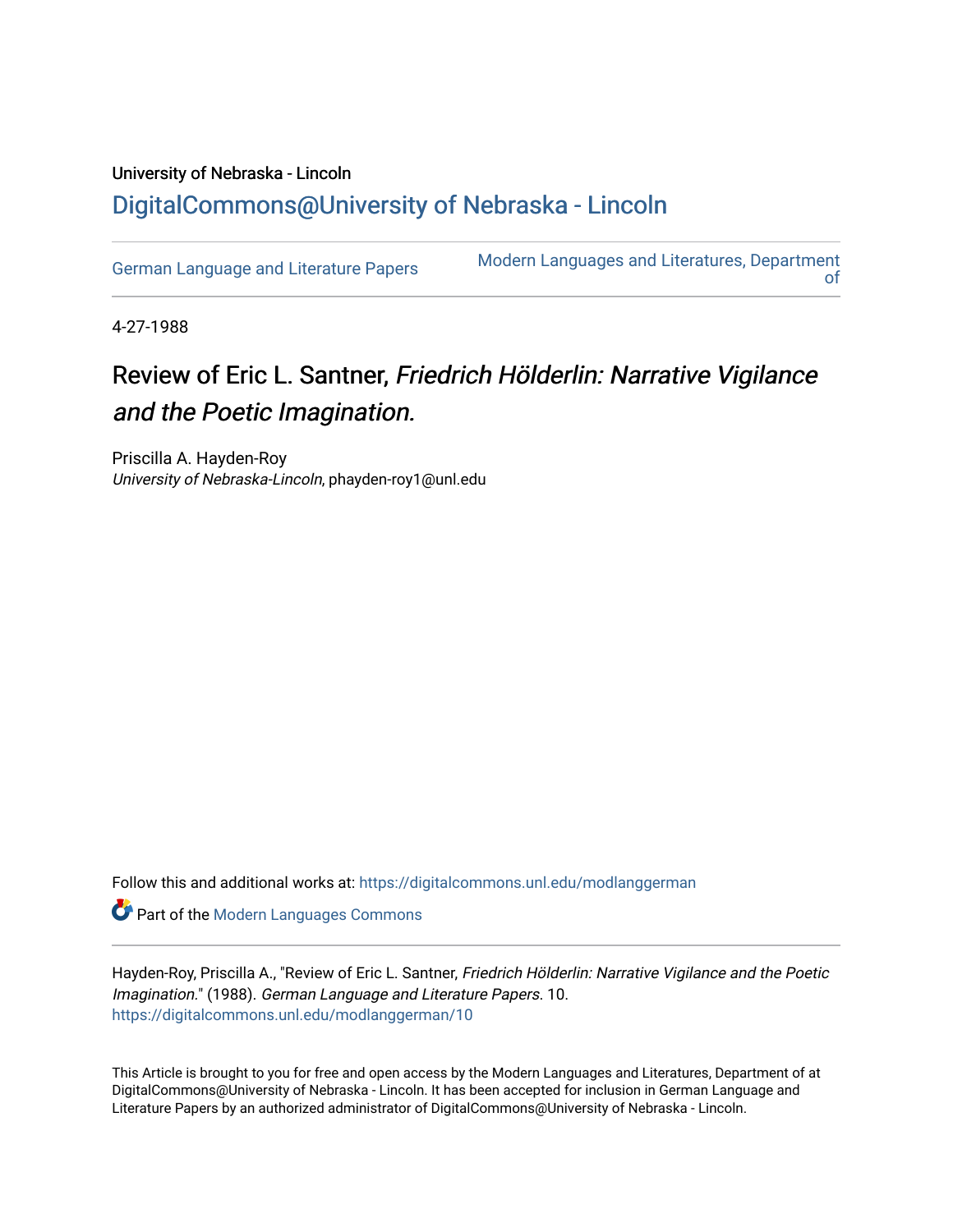Published in *German Quarterly* 61 (1988), 137-138.

Published by the American Association of Teachers of German (AATG) 112 Haddontowne Ct. #104, Cherry Hill, NJ 08034-3668 USA

http://germanquarterly.aatg.org/

Copyright © 1988 American Association of Teachers of German. Used by permission.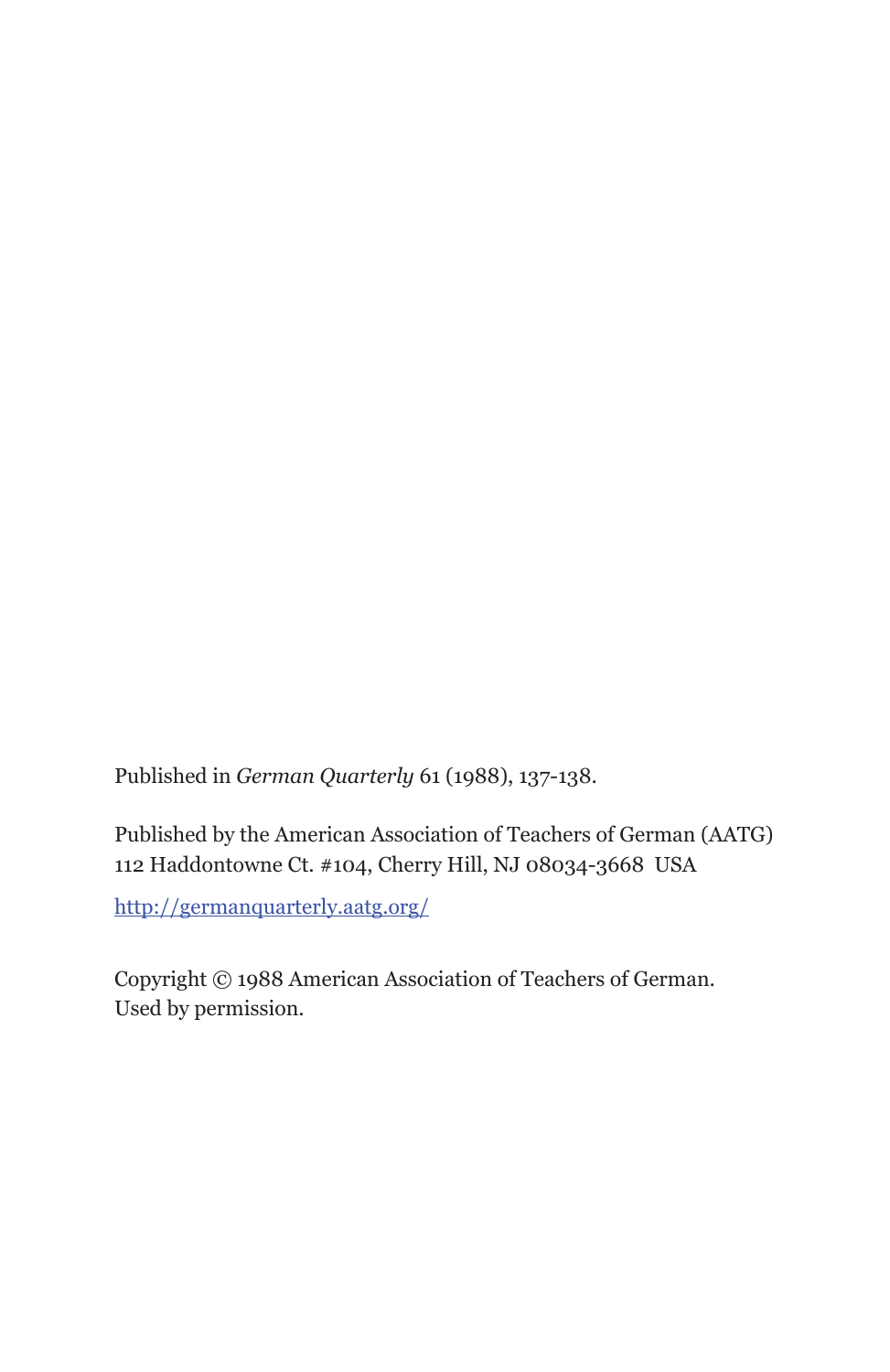## **BOOK REVIEWS**

## *SANTNER, ERIC L. Friedrich Holderlin: Narrative Vigilance and the Poetic Imagination.* New Brunswick, London: Rutgers University Press, 1986. 184 pp. \$26.00.

Eric Santner's study, "intended both as a 'revisionist' reading of Holderlin's later poetry and an introduction to a larger study of issues concerning narrative theory" (p. **ix),** interprets formal aspects of the later poems-what has traditionally been called their *harte Fugung*— in terms of narrative parataxis, i.e. a breakdown in the Idealist "narrative of redemption." Santner begins with a theoretical discussion of narrative drawn chiefly from Hayden White and Roland Barthes (especially from Camera Lucida). Opposing "narrative vigilance," that potentially pathological compulsion to comprehend particulars within a hypotactic, overarching narrative structure, is a strategy of parataxis whereby narrative vigilance is released as the poet focuses on concrete particulars. Using this theoretical approach, Santner interprets Holderlin "against the grain" of a more traditional criticism which relates the poet to the context of German Idealism (p. 26).

Santner proceeds by setting forth the narrative of the "vigilant" Hölderlin: the familiar upward spiraling plot that moves from original unity, to a condition of disintegration, fragmentation, and alienation, to a recovery of unity on a higher level. Santner finds this narrative structure in a number of contexts. It serves as the outline of a universal history (especially in the hymns invoking the image of the  $Fest$ ) and of individual development (Hyperion's "eccentric path"); it is also reflected in his poetic theory (unity achieved through the modulation of tones).

Santner detects in Holderlin's preoccupation with this narrative an anxiety "that objects . . . once separated by clear borderlines will fall into a kind of absolute isolation and muteness" (p. 49). This anxiety becomes critical for the poet as he increasingly is confronted with "that which proves to be intractable vis-a-vis any narrative redemption" (p. 54). This threat is felt acutely in "Halfte des Lebens," where the harmonious images of the first strophe are replaced with the "autotelic" "side-by-sideness" of mute, cold walls and clanking weather vanes in the second, this paralleled by progressively paratactic syntax. However, Santer discovers another response to irreconcilable particulars, which he believes is signaled by the poet's turn to "Niichternheit," sobriety, after the turn of the century.

The beginnings of this change are found in the transition between the first and third versions of "Der Einzige": a dialectical relationship between Dionysos and Christ that attempts to fit both dieties into a synthetic historical scheme becomes one stressing juxtaposition or "side-by-sideness." Stylistic alterations reflect the same tendency: the breakup of the line through the proliferation of commas, the elimination of subordination by introducing lists, the interruption of rhythmic flow with heavy accents. Narrative vigilance is not abandoned, but it is eroded by countervailing paratactic tendencies. The same holds for "Patmos." Here specific, historical images tend to pile up, shard-like, in the strophe, making narrative containment increasingly difficult. This constitutes a "middle ground . . . between the fully autotelic image and the image as a structural component of a narrative" (p. 115).

The final stage, "beyond narrative vigilance," is reached as the poet "begins to discover the pleasures of 'die Tageszeichen"' ("Mnemosyne," StA 2,l: 197). He finds comfort in the common things surrounding him, "the possibility of a life in nonsacred,